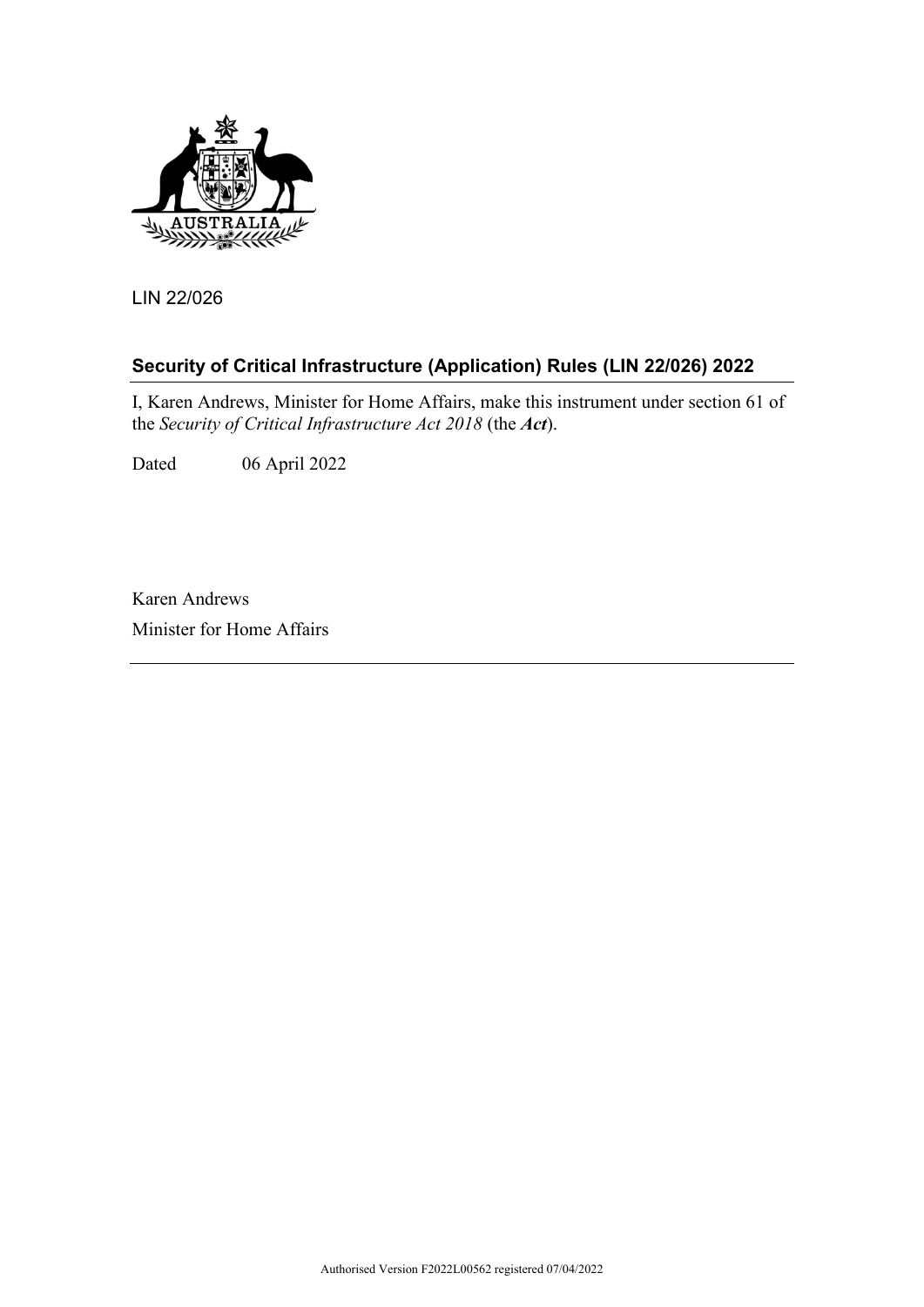#### **1 Name**

This instrument is the *Security of Critical Infrastructure (Application) Rules (LIN 22/026) 2022*.

#### **2 Commencement**

This instrument commences on the day after registration.

#### **3 Definitions**

In this instrument:

*Aviation Transport Security Act* means the *Aviation Transport Security Act 2004*.

*Aviation Transport Security Regulations* means the *Aviation Transport Security Regulations 2005*.

*cargo terminal* and *cargo terminal operator* have the meaning given by section 102B of the *Customs Act 1901*.

*designated airport* has the same meaning as in regulation 3.01B of the Aviation Transport Security Regulations.

*prescribed air service* has the meaning given by section 9 of the Aviation Transport Security Act.

*regulated air cargo agent* has the meaning given by regulation 4.42 of the Aviation Transport Security Regulations.

*screened air service* has the meaning given by regulation 4.02 of the Aviation Transport Security Regulations.

*Note* Expressions used in this instrument have the same meaning as in the Act from time to time— *Legislation Act 2003*, paragraph 13(1)(b).

## **4 Application of Part 2 of the Act**

- (1) For paragraph 18A(1)(a) of the Act, each of the following assets, other than an asset mentioned in subsection (2), is specified:
	- (a) a critical broadcasting asset;
	- (b) a critical domain name system;
	- (c) a critical data storage or processing asset;
	- (d) a critical financial market infrastructure asset that is a payment system;
	- (e) a critical food and grocery asset;
	- (f) a critical hospital;
	- (g) a critical freight infrastructure asset;
	- (h) a critical freight services asset;
	- (i) a critical public transport asset;
	- (j) a critical liquid fuel asset;
	- (k) a critical energy market operator asset;
	- (l) a critical electricity asset that was not a critical infrastructure asset immediately before the commencement of section 18A of the Act;
	- (m) a critical gas asset that was not a critical infrastructure asset immediately before the commencement of section 18A of the Act.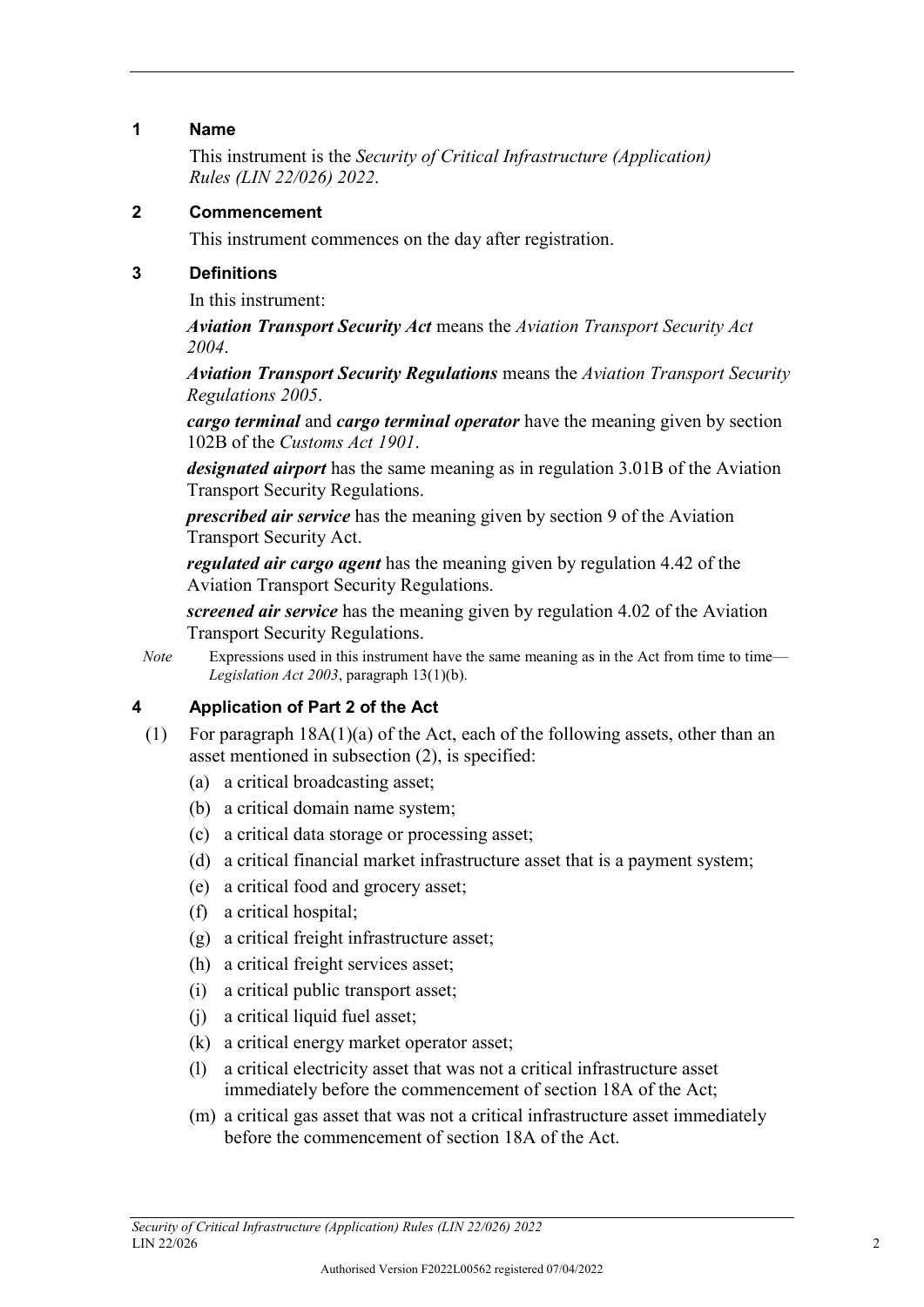- *Note* Under section 18A(1)(c) of the Act, Part 2 of the Act continues to apply to critical infrastructure assets that were critical infrastructure assets immediately before the commencement of section 18A.
- (2) An asset mentioned in an item the following table that is owned or operated by the entity mentioned in the item.

| <b>Item</b> | Asset                                                      | <b>Entity</b>                                               |
|-------------|------------------------------------------------------------|-------------------------------------------------------------|
|             | Invicta Sugar Mill, Giru, Queensland                       | The Haughton Sugar Company Pty<br>Ltd (ABN: 65 009 656 062) |
|             | Pioneer Sugar Mill, Brandon,<br>Queensland                 | Pioneer Sugar Mills Pty Ltd (ABN:<br>63009889856)           |
| 3           | Racecourse Sugar Mill, Racecourse,<br>Mackay, Queensland   | Mackay Sugar Ltd (ABN: 12057<br>463 671)                    |
|             | South Johnstone Sugar Mill, South<br>Johnstone, Queensland | MSF Sugar Pty Ltd (ABN: 11 009<br>658 708)                  |

## *Grace period*

- (3) For subsection 18A(3) of the Act, Part 2 of the Act does not apply to an asset mentioned in subsection (1) during the period beginning when the asset became a critical infrastructure asset and ending at the later of:
	- (a) 6 months after the commencement of this instrument; and
	- (b) 6 months after the asset became a critical infrastructure asset mentioned in subsection  $(1)$ .

## **5 Application of Part 2B of the Act**

- (1) For paragraph 30BB(1)(a) of the Act, each of the following assets, other than an asset mentioned in subsection (3) and (4), is specified:
	- (a) a critical broadcasting asset;
	- (b) a critical domain name system;
	- (c) a critical data storage or processing asset;
	- (d) a critical banking asset;
	- (e) a critical superannuation asset;
	- (f) a critical insurance asset;
	- (g) a critical financial market infrastructure asset;
	- (h) a critical food and grocery asset;
	- (i) a critical hospital;
	- (j) a critical education asset;
	- (k) a critical freight infrastructure asset;
	- (l) a critical freight services asset;
	- (m) a critical public transport asset;
	- (n) a critical liquid fuel asset;
	- (o) a critical energy market operator asset;
	- (p) a critical aviation asset mentioned in subsection (2);
	- (q) a critical port;
	- (r) a critical electricity asset;
	- (s) a critical gas asset;